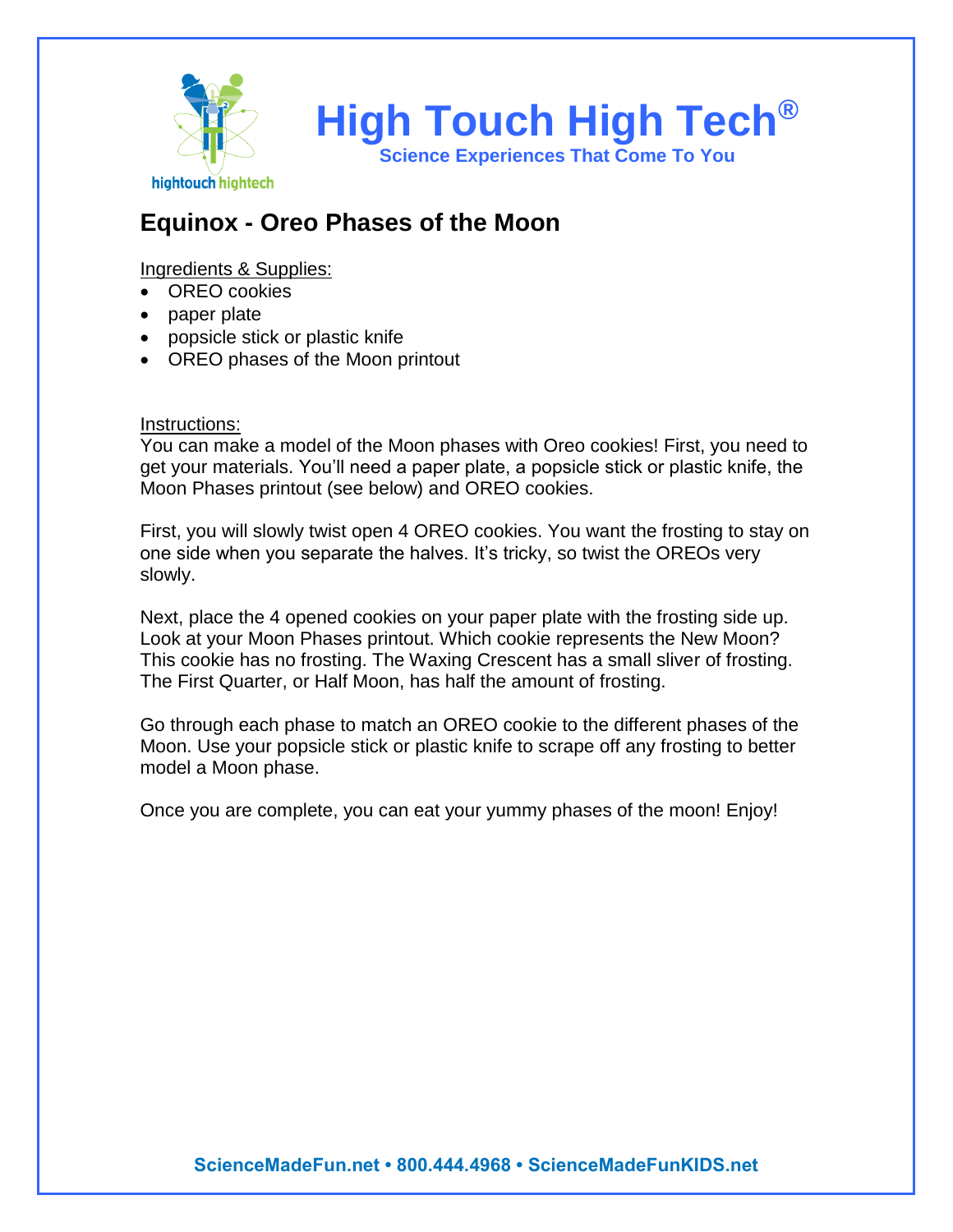



# **OREO Phases of the Moon**



**ScienceMadeFun.net • 800.444.4968 • ScienceMadeFunKIDS.net**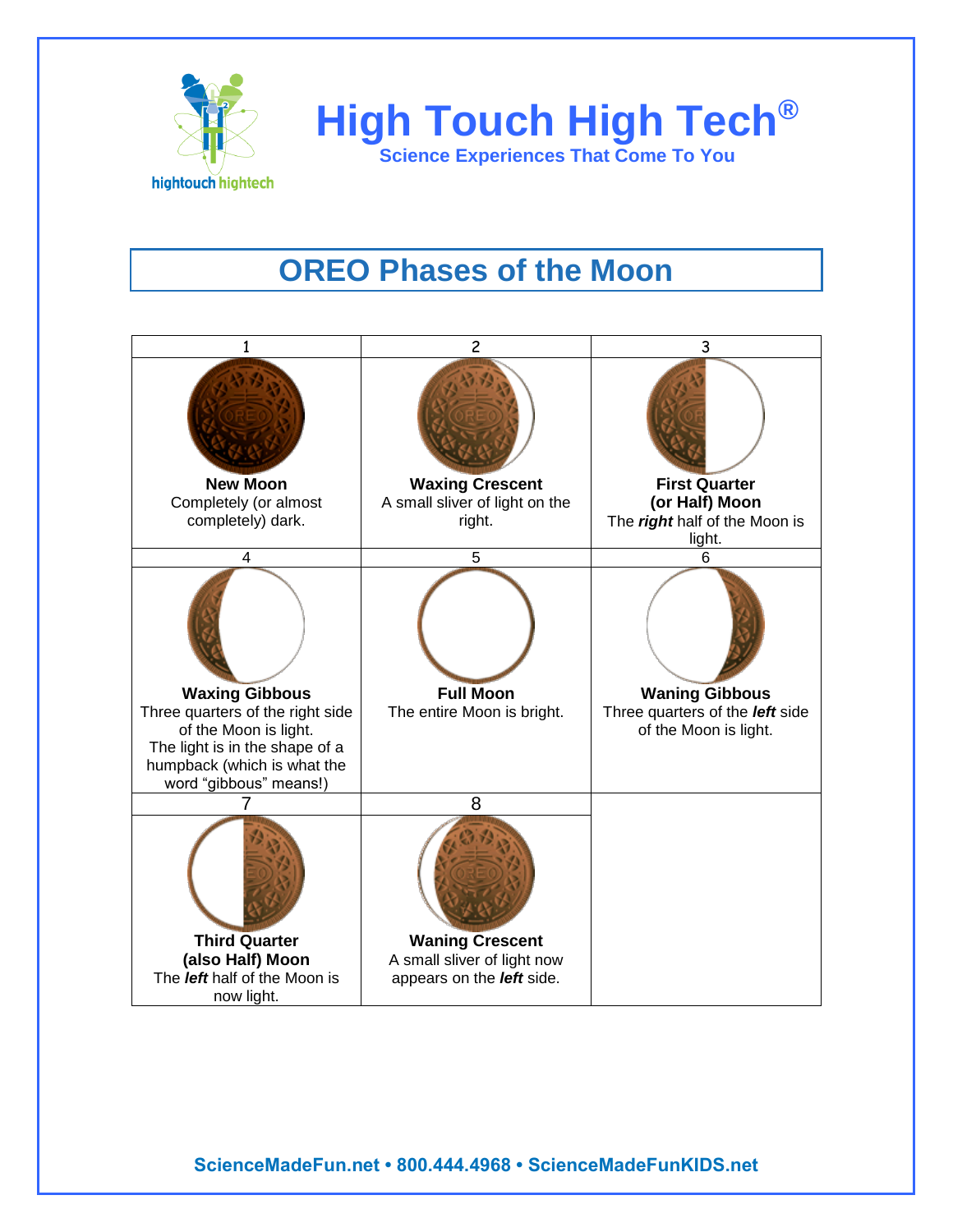

### The Science Behind It:

Approximately 4.5 billion years ago when the Earth was still forming and was just molten (hot) rock, a large Mars-sized comet collided with the planet. This extreme impact sent debris flying into Space. Scientists believe that this collision blew chunks of Earth into orbit. These rocks then clumped together to form the Moon!

The diameter of the Moon is about ¼ that of the Earth. The Moon is 238,857 miles away from us! If you had an imaginary rocket moving as fast as a speedy jet plane, it would take you 16 days to get to the Moon!

The Moon orbits the Earth once every 27.3 days. One complete orbit around the Earth is called a *revolution.* 

As the Moon orbits the Earth, we can only see half of the Moon's surface. The side that we can see is called the "near side." The side that we never see is called the "far side" or the "dark side."

When you look at the Moon, it appears to be shining light. What you see is actually a reflection of the Sun's light. The side of the Moon we see is lit up, while the other side is in darkness.

Earth is in constant movement around the Sun, while the Moon is always orbiting the Earth. As the Moon makes it ways around Earth, we see the lights reflection off the moon at different angles. Sometimes we see a lot of light, and sometimes only a sliver. These are the different Moon **phases**.

When the Moon looks full, it means we can see the whole sunny side of the Moon from where we are on Earth. This is called a **full Moon**! When the Moon is not reflecting any light, it is called a **new Moon**.

When the moon is fully lit and begins to reflect smaller slivers of light, it is called **waning**. Then, the lighted sections begin to increase until the Moon is full again. This is called **waxing.** The Moon cycles through all eight phases every 29.5 days. This cycle is called a **Lunar month**.